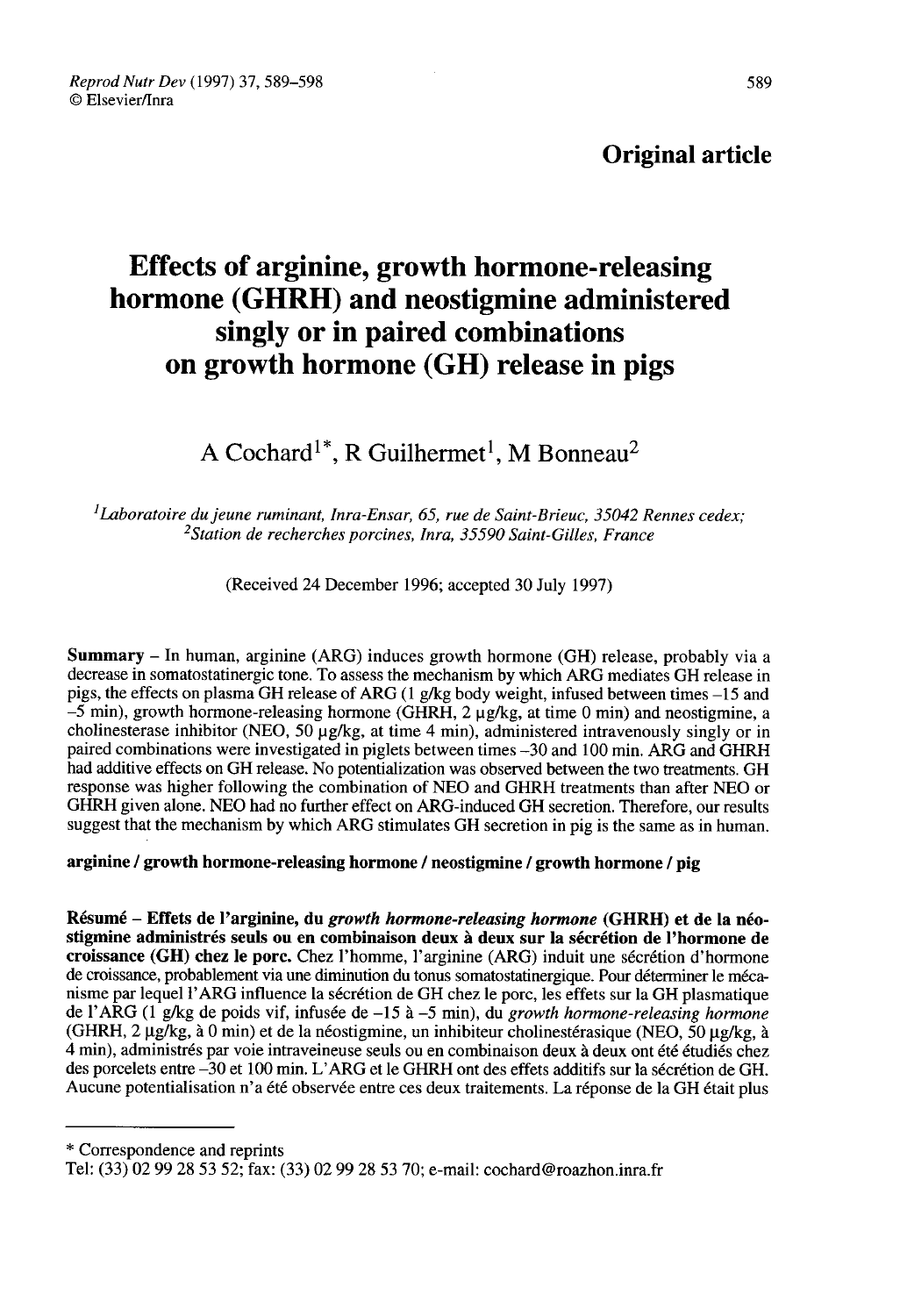élevée après le traitement combiné de NEO et de GHRH qu'après les traitements de NEO ou de GHRH seuls. Le NEO n'a pas d'effet supplémentaire sur la sécrétion de GH induite par l'ARG. Nos résultats suggèrent donc que le mécanisme par lequel l'ARG stimule la sécrétion de GH chez le porc est le même que chez l'homme.

#### arginine / growth hormone-releasing hormone / néostigmine / hormone de croissance / porc

#### INTRODUCTION

Growth hormone (GH) secretion is regulated by many factors including nutrients. Arginine (ARG) infused intravenously at a dose of 0.5 g/kg body weight is a wellknown stimulator of GH release in human (Alba-Roth et al, 1988; Page et al, 1988; Ghigo et al, 1990a) and can be used for the diagnosis of growth impairments. Few studies have been reported in domestic animals. Abomasal, intraduodenal or intravenous infusions of ARG can stimulate GH secretion in lambs (Davenport et al, 1990a, 1995), adult sheep (Hertelendy et al, 1969, 1970; Davis and Borger, 1973; Kuhara et al, 1991; Recabarren et al, 1995) and cattle (Vicini et al, 1988; Davenport et al, 1990b). Little is known about the effect of ARG on GH secretion in pigs. It seems that pigs are less sensitive to ARG than other species (Hertelendy et al, 1970). When infused intrasecretion in pigs. It seems that pigs are less<br>sensitive to ARG than other species (Herte-<br>lendy et al, 1970). When infused intra-<br>venously at a dose of 0.5  $g/kg^{0.75}$  body<br>weight, ARG induces a small rise in plasma weight, ARG induces a small rise in plasma GH in 12-week-old pigs (Atinmo et al, 1978).

ARG-induced GH release has been welldocumented in human and is thought to be mediated by a decrease in somatostatin release (Locatelli et al, 1986; Alba-Roth et al, 1988; Ghigo et al, 1990a; Volta et al, 1995). In that respect, ARG has been shown to override inhibitory effects on GH secretion that are known to be mediated by an increase in somatostatin release, including glucose administration (Ghigo et al, 1992), obesity (Procopio et al, 1995; Martina et al, 1995), glucocorticoids (Giustina et al, 1992), advanced age (Ghigo et al, 1990b) and GH negative feedback (Massara et al, 1986;

Torsello et al, 1988; Kelijman and Frohman, 1991; Ghigo et al, 1991). Cholinesterase inhibitors, such as neostigmine (NEO) and pyridostigmine, which are known to decrease somatostatin release (Richardson et al, 1980; Muller, 1987) do not further increase GH response to ARG in human (Massara et al, 1986; Ghigo et al, 1990a, 1994; Procopio et al, 1995). On the contrary, the effect of ARG on GH secretion is blunted or abolished by cholinergic antagonists such as atropine (Casanueva et al, 1984) and pirenzepine (Delitala et al, 1982; Maccario et al, 1995), an acute increase in free fatty acids (Maccario et al, 1994) and an administration of a somatostatin analog (Masuda et al, 1990).

ARG probably acting by inhibiting somatostatin release from the hypothalamus is able to enhance GH response to GHRH in human (Alba-Roth et al, 1988; Page et al, 1988; Ghigo et al, 1990a, b, 1991, 1992, 1994). In a preliminary study conducted on eight pigs weighing 30-40 kg, we applied the experimental design used in human studies (intravenous infusion of ARG over 30 min at the dose of 0.5 g/kg) but we were unable to demonstrate any increase in GHRH-induced GH release by ARG. The area under the GH curve (AUC) and the maximum of GH secretion were not significantly different between GHRH treatment and the combination of GHRH and ARG treatments ( $P > 0.1$ , AUC: 200, 488, 446 min  $\times$  ng/mL, maximum of GH secretion: 8, 11, 11 ng/mL for ARG, GHRH and GHRH plus ARG, respectively). These results could be explained either by the existence of a somatostatinergic hypertone in pigs as previously suggested by the poor GH response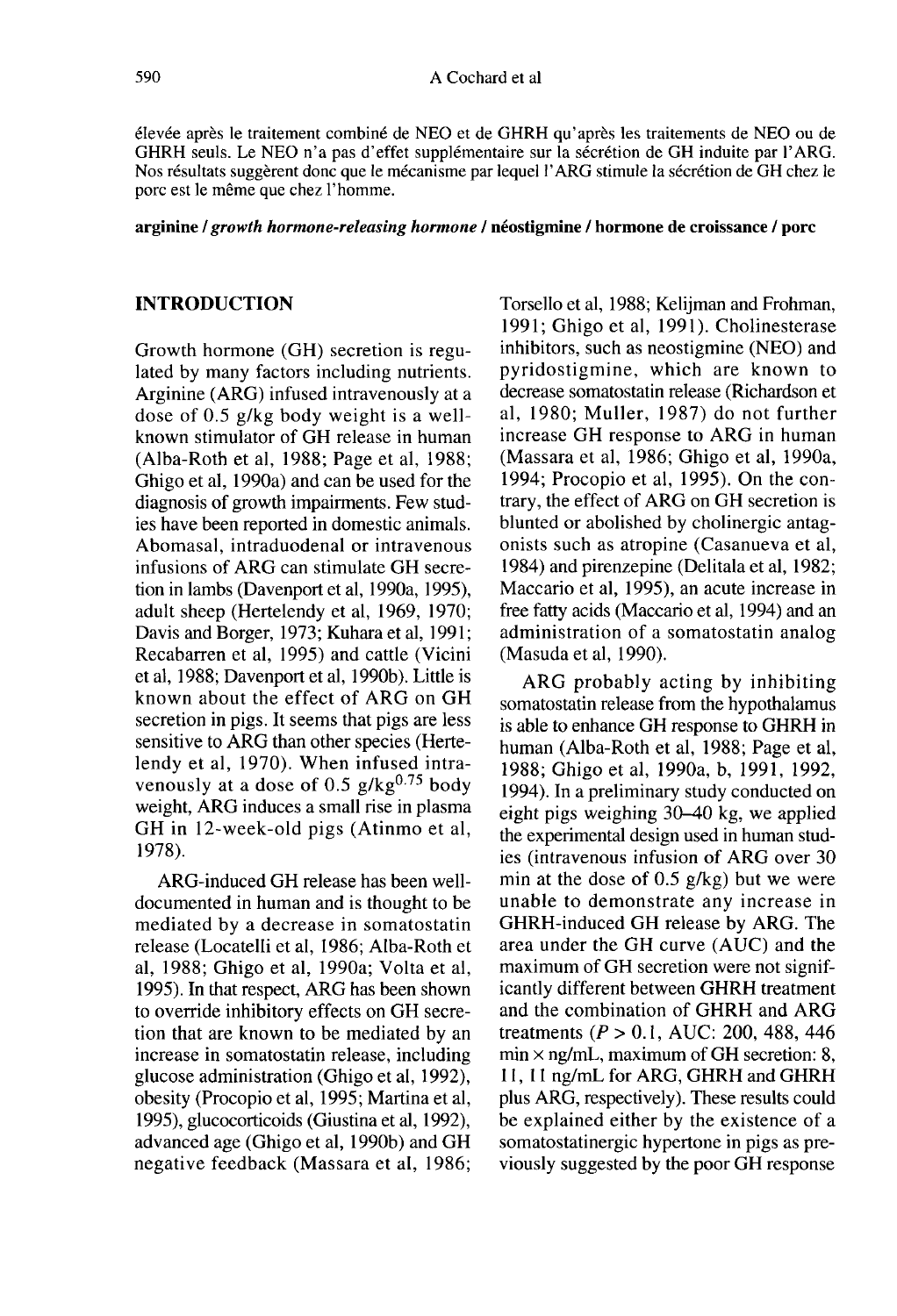to GHRH in this species (Della-Ferra et al, 1986; Etherton et al, 1986; Peticlerc et al, 1987) or by a different mechanism of action of ARG than that proposed in human.

The present study was therefore undertaken in order to determine whether the mechanism by which ARG mediates GH secretion in pigs is the same as in human. For that purpose, the effects of ARG, GHRH and NEO administered singly or in paired combinations were investigated in piglets with a modified experimental design compared to that used in human. The dose of ARG was double that used in human and the period of time over which ARG was infused was shorter.

#### MATERIALS AND METHODS

#### Animals and management

Six female crossbred Yorkshire  $\times$  Pietrain piglets from three litters, two females per litter, were used in the experiment. They were 35 days of age and weighed  $9.7 \pm 0.9$  (SE) kg at the begin-<br>ning of the study. They were reared in compliance with national regulations for the human care and use of the animals in research. They were housed in individual pens throughout the experiment. They were allowed water ad libitum and fed 70 g/kg $^{0.75}$  body weight of a standard diet provided in two meals a day. On the days of treatments, the morning meal was delayed until the end of sampling. Animals were weighed the day before each treatment. They gained  $6.2 \pm 0.5$ (SE) kg during the experiment.

Four days before the first injections, a catheter was inserted into one external jugular vein of each animal under general anesthesia  $(O_2)$ : halothane, 92:8 v/v, 2 mL/min). Saline was flushed daily through the catheter to keep it patent throughout the experiment.

#### Treatments and blood sampling

Six treatments were applied consecutively to each animal at 3-day intervals according to a  $6 \times$ 6 latin square design. The six treatments are described in table I. Arginine (Degussa, Paris, France), GHRH (synthetic human 1-29 amide fragment of GHRH, Sigma, MO, USA) and neostigmine (Prostigmine, Roche, Neuilly-sur-Seine, France) were administered intravenously through the catheter at doses of 1 g/kg,  $2 \mu g/kg$ and 50  $\mu$ g/kg body weight, respectively. ARG, 20% in saline, was slowly injected by hand with a syringe at a flow rate of 10 mL per minute. No side-effect was observed during and after the infusion of ARG.

Blood samples were collected in heparinized tubes through the catheter at times  $-30$ ,  $-17$ ,  $-2$ , 5, 10, 15, 20, 25, 30, 35, 40, 50, 60, 70, 80, 90 and 100 min. Time 0 was 9.00. Blood was cooled on ice then immediately centrifuged. Plasma was stored at  $-20$  °C until analysis.

| <b>Treatments</b> | Time <sup>a</sup> |                   |                          |
|-------------------|-------------------|-------------------|--------------------------|
|                   | $-15$ to $-5$ min | $0$ min           | $+4$ min                 |
| ARG               | arginineb         | vehicle           | vehicle                  |
| GHRH              | vehicle           | GHRH <sup>c</sup> | vehicle                  |
| NEO               | vehicle           | vehicle           | neostigmine <sup>d</sup> |
| ARG/GHRH          | arginine          | <b>GHRH</b>       | vehicle                  |
| <b>ARG/NEO</b>    | arginine          | vehicle           | neostigmine              |
| GHRH/NEO          | vehicle           | <b>GHRH</b>       | neostigmine              |
|                   |                   |                   |                          |

Table I. Treatments.

<sup>a</sup>Time 0 was 9.00; <sup>b</sup>arginine: 1 g/kg body weight, 20% solution in saline; "GHRH: 2 µg/kg, 20 µg/mL in isotonic glucose; dneostigmine: 50 μg/kg, 0.5 mg/mL in saline.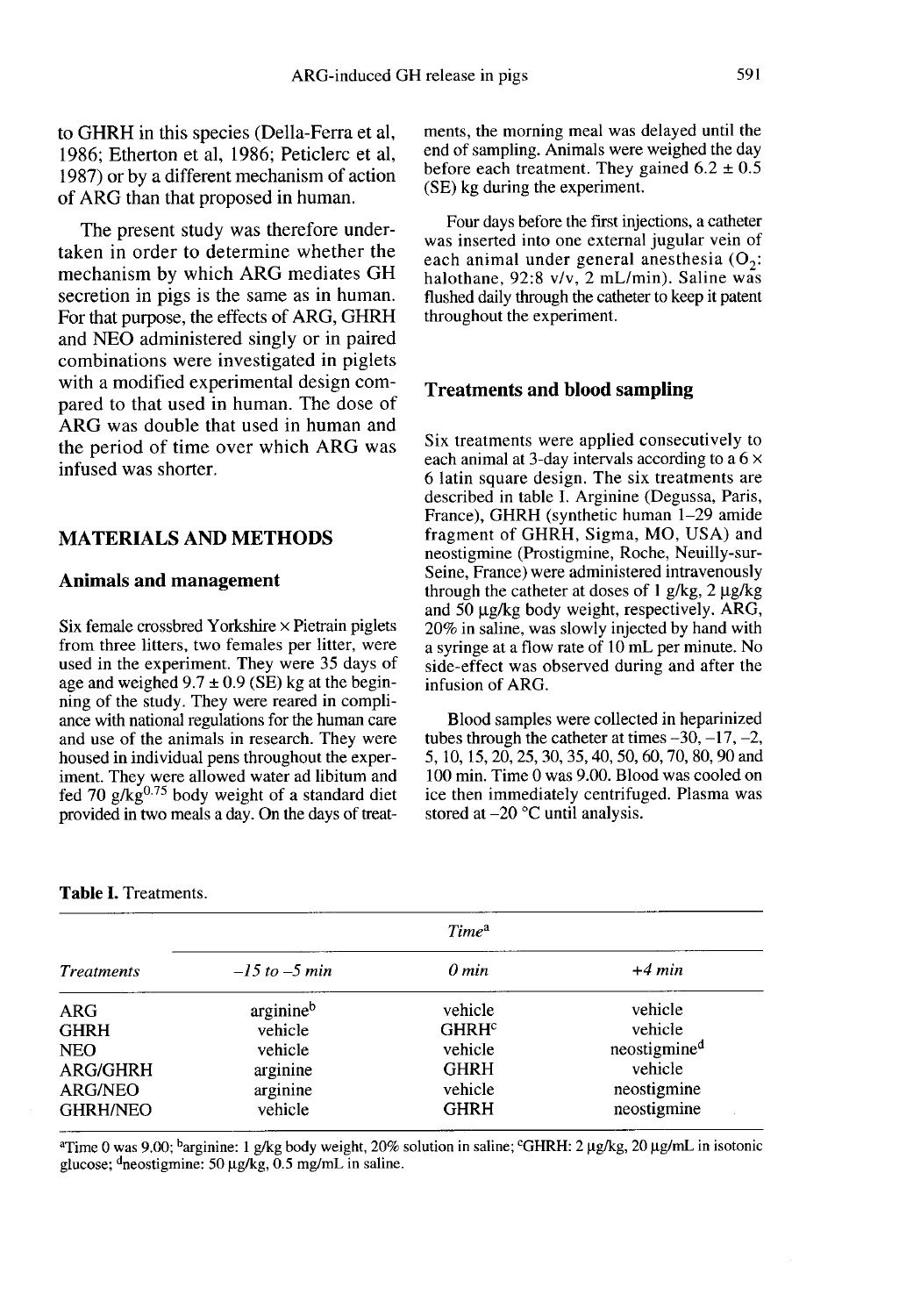#### Measurement of plasma GH concentration

Plasma GH concentration was determined by a specific homologous double-antibody radioimmunoassay as previously described (Louveau et al, 1991) using a specific antibody raised in rabbit (UCB Bioproducts, Brussels, Belgium). USDA-GH-I-1 (AFP-6400) was used for iodination and standard curve. Sensitivity was 0.75 ng/mL. Cross-reactivity with porcine prolactin, porcine luteinizing hormone, and porcine folliclestimulating hormone was  $< 0.4\%$ . Intra-assay coefficients of variation were 9, 13 and 15% for plasma samples containing 4.9, 15.2 and 32.9 ng/mL, respectively. All samples were measured in duplicate within a single assay.

#### Data analysis

Area under the GH curve (AUC) was estimated between times -17 and 100 min by calculating the area between the GH curve and basal level extended to 100 min. Basal level was obtained by calculating the mean of GH levels at times  $-30$ and  $-17$  min.

Data were analysed by analysis of variance using the generalized linear model (GLM) procedure of SAS system (SAS, 1989). GH profiles were analysed using the repeated procedure of SAS including the main effects of the day of treatment, animal and treatment. The main effect of time was analysed within treatments. Mean GH levels were compared to basal levels using Dunnettu test. The model used for the analysis of areas under the GH curve included the main effects of day of treatment, animal and treatment. Multiple comparison of the means for treatments and AUC was carried out using Duncan test.

Three variables (ARG+GHRH, ARG+NEO and GHRH+NEO) were constructed in order to test respectively the additive effects between ARG and GHRH, between ARG and NEO, and between GHRH and NEO. Plasma GH above basal level measured for ARG and GHRH were summed up at all times studied. The same procedure was applied for ARG and NEO, and for GHRH and NEO. ARG + GHRH, ARG + NEO, and GHRH + NEO were compared to plasma GH above basal level obtained for ARG/GHRH, ARG/NEO and GHRH/NEO, respectively.

#### RESULTS

GH profiles from time -30 min to time 100 min and AUC are shown in figure 1 and in figure 2, respectively.

Basal plasma GH levels did not differ significantly between treatments  $(P > 0.1)$ . Each treatment induced an increase in plasma GH whose magnitude and timerelated pattern differed between treatments  $(P < 0.001)$ . Each piglet responded to all treatments except one for NEO.

## Plasma GH responses to ARG, GHRH, or NEO singly administered

GH responses to ARG and GHRH treatments were similar in magnitude (AUC:  $P >$ 0.05) and much higher than GH response to NEO (AUC:  $P < 0.05$ ). Plasma GH was significantly ( $P < 0.05$ ) higher than basal levels between -2 and 50 min, 10 and 80 min, and 15 and 40 min for ARG, GHRH and NEO treatments, respectively. Maximum GH response occurred earlier with ARG than with GHRH or NEO. Maximum GH responses were observed at 5, 25 and 25 min for ARG, GHRH and NEO, respectively.

#### Plasma GH response to combined ARG and GHRH treatments

The combined administration of ARG and GHRH elicited a larger GH response compared to ARG or GHRH alone (AUC:  $P \leq$ 0.05). GH levels for ARG/GHRH treatment were significantly higher than those induced by ARG alone from  $-2$  to 35 min ( $P < 0.05$ ) and than those induced by GHRH alone from 5 to 80 min ( $P < 0.05$ ). GH profile for ARG/GHRH treatment exhibited two peaks, which rose at the same times as those for the ARG and GHRH treatments. Plasma GH was significantly lower at time 20 min compared to times 10 and 25 min ( $P < 0.05$ ).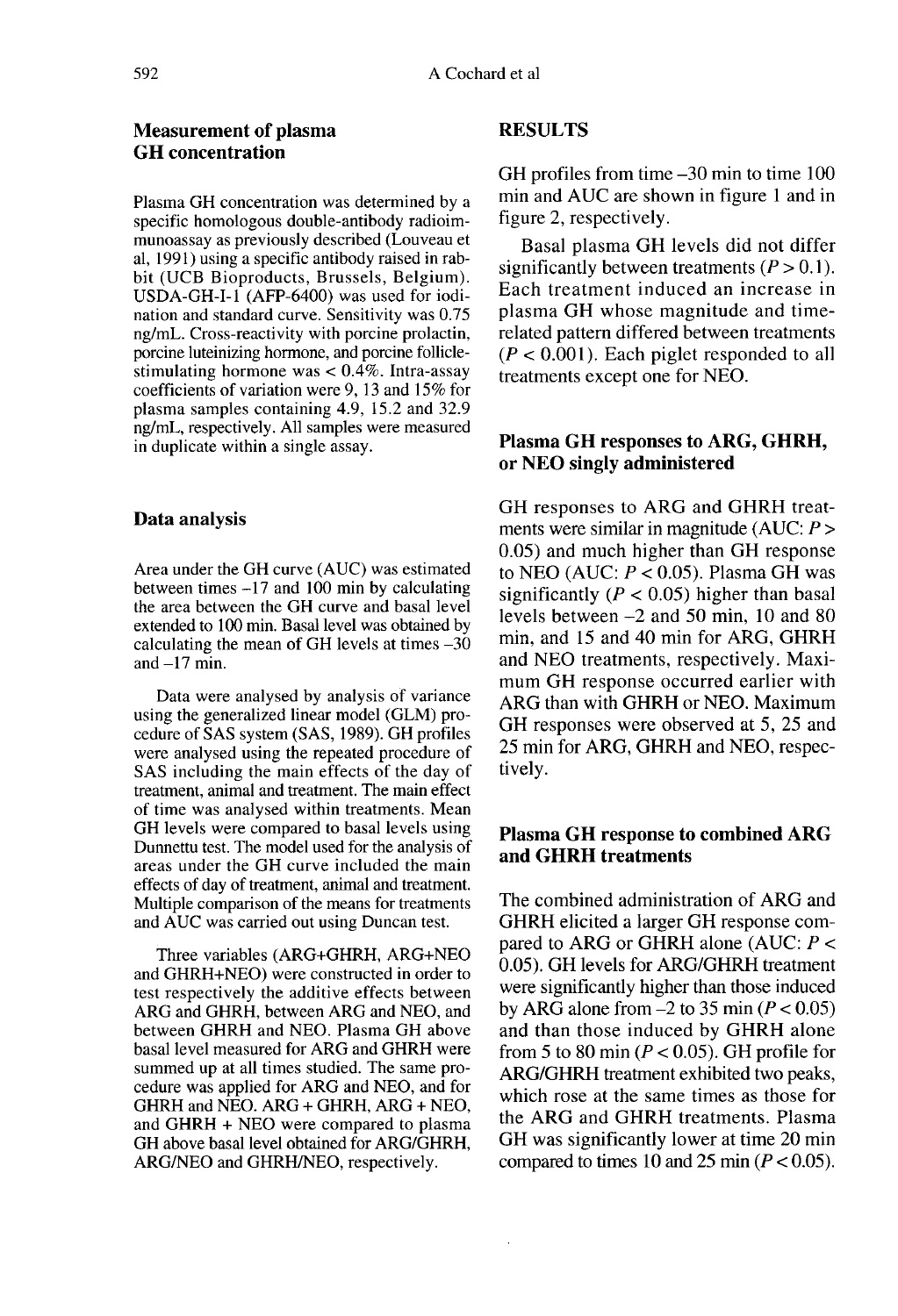

Fig 1. Plasma GH responses (means  $\pm$  SEM). Comparison of paired combination treatments with treatments alone. (a) Plasma GH responses to arginine (ARG), to growth hormone-releasing hormone (GHRH), and to ARG plus GHRH (ARG/GHRH). (b) Plasma GH responses to ARG, to neostigmine (NEO), and to ARG plus NEO (ARG/NEO). (c) Plasma GH responses to GHRH, to NEO, and to GHRH plus NEO (GHRH/NEO). Plasma GH concentrations were determined as indicated in Material and methods.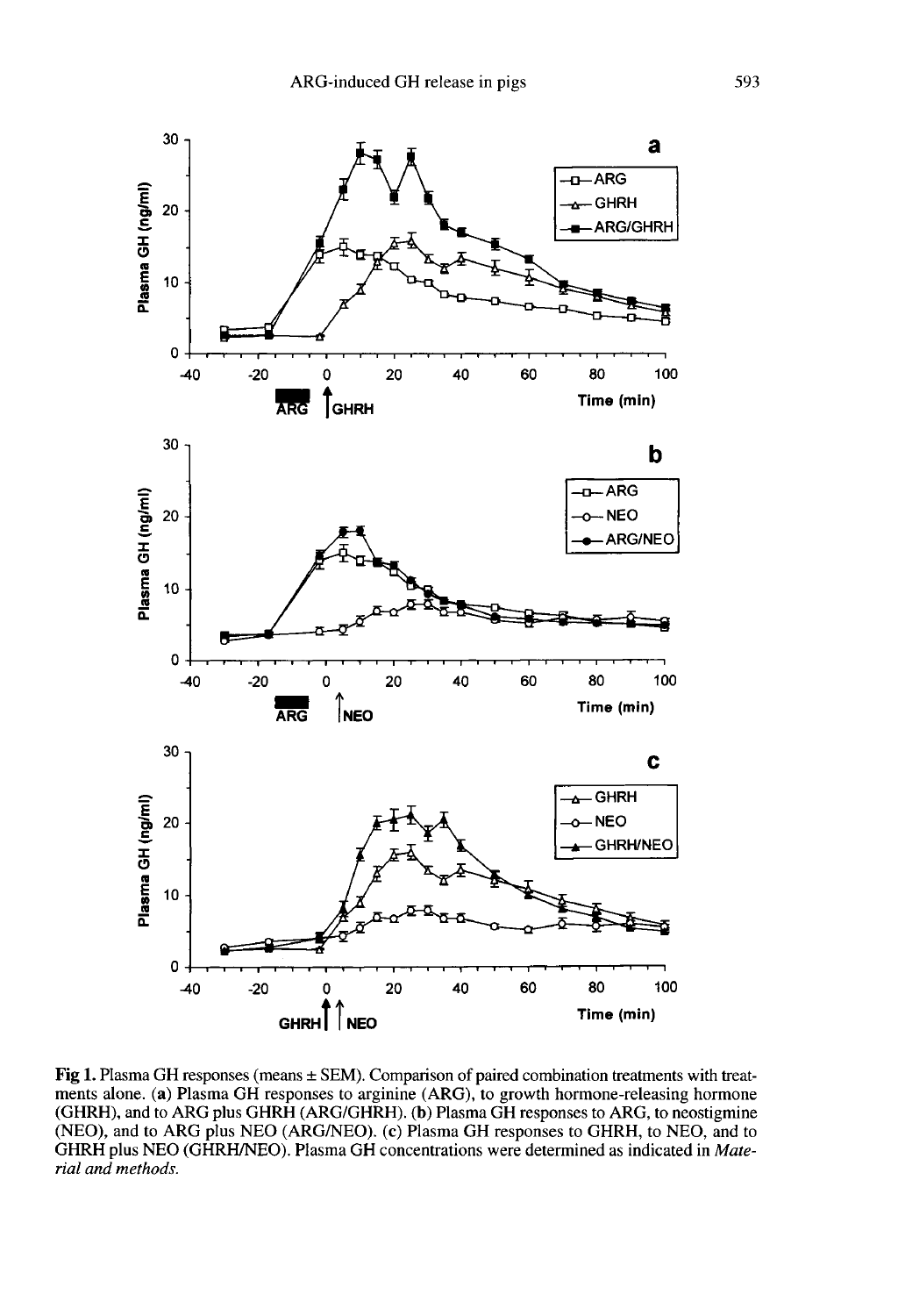

**Fig 2.** Plasma GH responses (AUC  $\pm$  SEM) to arginine (ARG), growth hormone-releasing hormone (GHRH), neostigmine (NEO), and to the combined administrations of ARG and GHRH (ARG/GHRH), of ARG and NEO (ARG/NEO), and of GHRH and NEO (GHRH/NEO). AUC were estimated as indicated in *Materials and methods*. Columns with different letters differ  $(P < 0.05)$ .

The sums of GH values above basal level for ARG and GHRH treatments were not statistically different from values above basal level for ARG/GHRH  $(P > 0.05)$ demonstrating that the effects of ARG and GHRH were additive. The additivity of those effects is further demonstrated by AUC values.

#### Plasma GH response to combined ARG and NEO treatments

Plasma GH levels did not differ between ARG and ARG/NEO treatments (AUC:  $P > 0.05$ ). Plasma GH concentrations were higher after ARG/NEO treatment than after NEO treatment between  $-2$  and 10 min ( $P <$ 0.05, AUC:  $P < 0.05$ ). The peak of GH secretion after ARG/NEO was observed at 10 min.

#### Plasma GH response to combined GHRH and NEO treatments

Plasma GH levels were higher after GHRH/NEO than after GHRH treatment at 10 min ( $P < 0.10$ ), 15, 30 and 35 min ( $P <$ 0.05). AUC was higher for GHRH/NEO than for GHRH; however, the difference was not significant ( $P > 0.05$ ). Plasma GH differed significantly  $(P < 0.05)$  between the GHRH/NEO and NEO treatments from 10 to 60 min. The AUC calculated for NEO and GHRH/NEO differed significantly  $(P < 0.001)$ . Maximal secretion for GHRH/NEO was observed between 15 and 35 min. The sums of GH levels above basal level for GHRH and NEO treatments were not statistically different from values above basal level for GHRH/NEO  $(P > 0.05)$  suggesting that the effects of NEO and GHRH could be additive.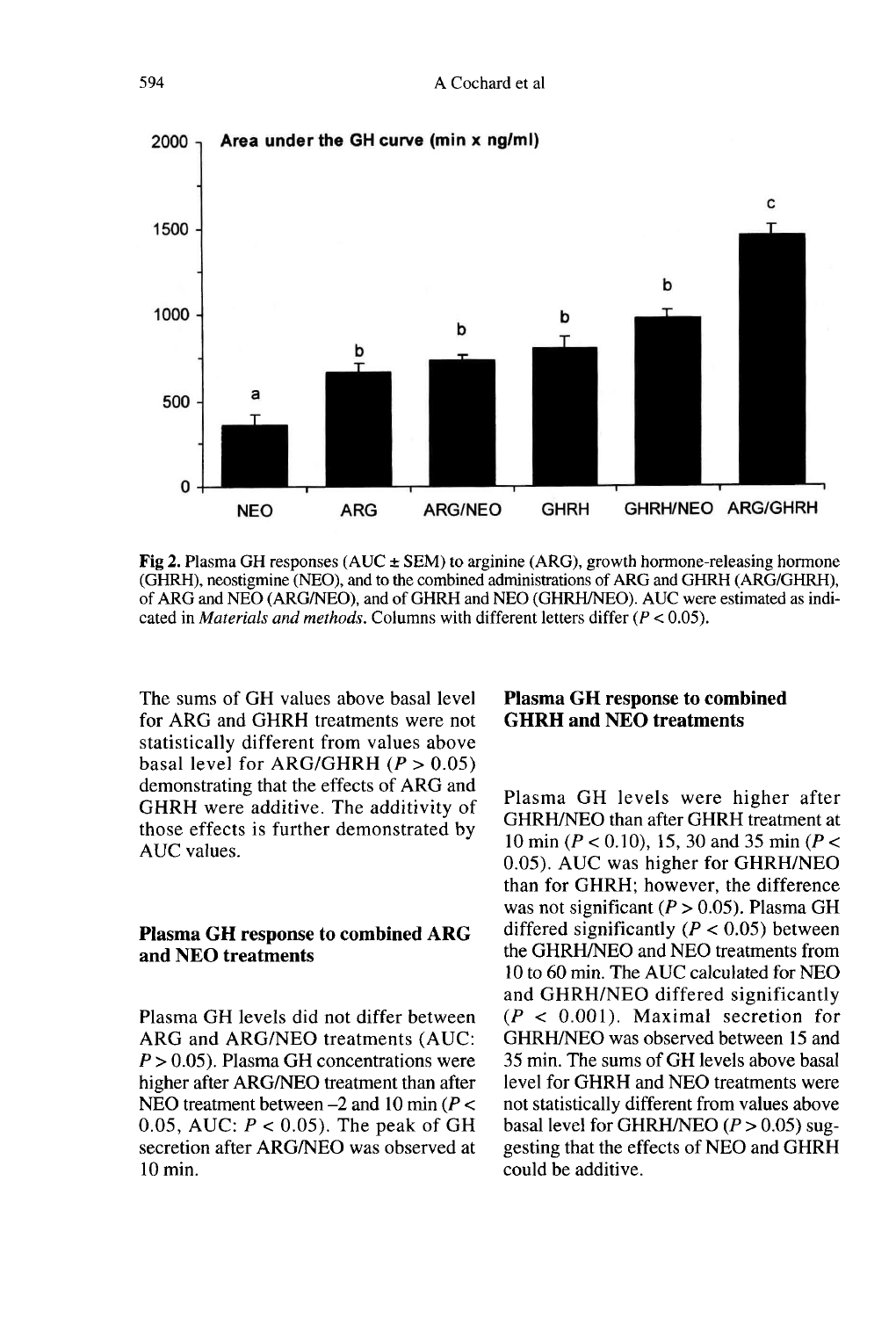#### **DISCUSSION**

ARG has been shown to induce GH release in human as well as in domestic animals including pigs. In human, ARG effect is probably mediated by a decrease in somatostatinergic tone. To determine if the same mechanism occurs in pigs, we investigated the effects of ARG, GHRH and NEO administered singly or in paired combinations on GH release in piglets. In a preliminary study, we applied the experimental design used in human (ARG infused over 30 min at a dose of 0.5 g/kg body weight) on pigs weighing 30-40 kg but we were unable to observe any increase in GHRH-induced GH release by ARG. Owing to a hypothe-<br>sized somatostatinergic hypertone in pigs, we therefore infused ARG on a shorter period (10 min) and we doubled the dose of ARG  $(1 \text{ g/kg})$  in the present study.

ARG when infused at a dose of 1 g/kg induced a clear GH response in all pigs of the present study, whereas a much smaller response was obtained with smaller doses in previous studies with pigs. A dose of 0.5  $g/kg<sup>0.75</sup>$  body weight induced a limited increase in plasma GH (Atinmo et al, 1978). A dose of 0.5 g/kg body weight, the same as that used in human studies, resulted in no or little GH response (Hertelendy et al, 1970; our own preliminary results). Together with the observation that GH response to NEO alone was small, these data are consistent with an elevated somatostatinergic tone in the pig as previously suggested by inconsistent GH responses to GHRH and the need for higher GHRH doses in pigs compared to other species (Della-Ferra et al, 1986; Etherton et al, 1986; Peticlerc et al, 1987). The dose of GHRH used in our study was optimal for the secretion of GH in pigs weighing 10-20 kg as determined previously (our unpublished results) and is smaller than the one necessary to elicit maximal GH response in older and heavier pigs (Peticlerc et al, 1987).

ARG and GHRH had additive effects on plasma GH in the pigs of the present study. The combination of NEO and GHRH treatments also resulted in a higher GH response than NEO or GHRH given alone although one could have expected a larger difference as previously observed in GHRH pigs immunized against somatostatin (Dubreuil et at, 1989). This is probably related to the fact that the NEO dose used in the present experiment was not optimal so that the additivity of the effects of NEO and GHRH was not clearly demonstrated particularly with the AUC. The combined administration of ARG and NEO had no further effect compared to ARG alone. These results are consistent with a common mechanism of action for NEO and ARG. Otherwise, we would have had a higher GH response after the combination of ARG and NEO treatments than after ARG given alone. This common mechanism of action involves somatostatin<br>nathway as described for NEO (Richardson et al, 1980) and not GHRH pathway. The present results are also consistent with different mechanisms of action for ARG and GHRH since the actions of ARG and GHRH were additive. It may therefore be hypothesized that ARG induces a decrease in the somatostatinergic tone in pigs as described in human (Locatelli et al, 1986; Alba-Roth et al, 1988; Ghigo et al, 1990a, Volta et al, 1995). The mechanisms by which ARG could inhibit somatostatin release in the hypothalamus remain to be investigated. ARG could act directly or via its metabolites. ARG can be metabolized in the brain to ornithine by brain arginase (Carjaval et al, 1995) and then to glutamic acid via ornithine aminotransferase (Wroblewsky et al, 1985). Both metabolites have been shown to stimulate GH secretion. Ornithine elicits GH secretion in sheep (Davenport et al, 1990a, 1995; Recabarren et al, 1995). Glutamic acid is able to stimulate GH release in pigs (Barb et al, 1996). ARG is also the precursor of nitric oxide (NO), which is synthesized by NO synthase (NOS) (Palmer et al,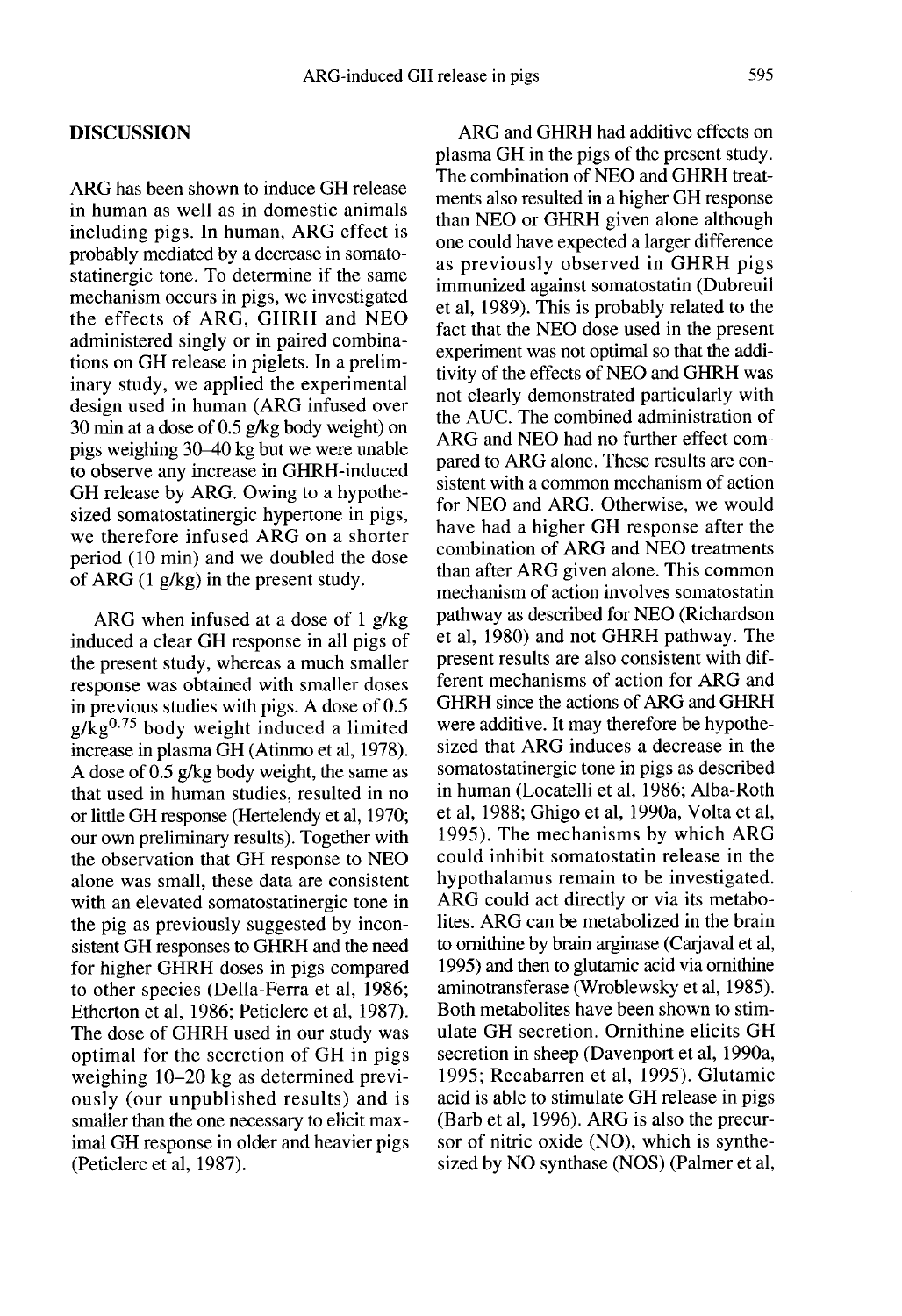1988). NOS has been localized in various hypothalamic areas and in the pituitary. NO, which is involved in a wide range of physiological events (Moncada et al, 1991), seems to play a permissive role in the control of stimulated GH release. Endogenous NO deprivation by the use of NOS inhibitors attenuates glutamic acid-induced GH release (Tenasempere et al, 1995) and GHRHinduced GH secretion in prepubertal rats (Tenasempere et al, 1996) but not basal GH. Further studies are needed to determine whether ARG could stimulate NOergic neurons in the hypothalamus.

A potentiating effect between ARG and GHRH on GH release has been described in human (Alba-Roth et al, 1988; Page et al, 1988; Ghigo et al, 1990b, 1991, 1992, 1994) except with children of short stature (Ghigo et al, 1990a). In the pigs of the present study, the effects of ARG and GHRH were only additive and no potentialization could be demonstrated. Further studies are needed to establish if this potentialization only occurs in adult animals and human or if there are species differences.

In conclusion, the present results suggest that a higher dose of ARG in pigs compared to human is required to obtain a significant GH response owing to a high somatostatinergic tone. The mechanism by which ARG stimulates GH secretion in pigs seems to be the same as the one proposed in human. In human, ARG-induced GH release is probably mediated by a decrease in.somatostatin release although this mechanism was demonstrated indirectly by the use of a cholinesterase inhibitor as in the present study. Direct measurements of somatostatin and GHRH in the hypothalamo pituitary portal vein in pigs are therefore needed to verify definitively these hypotheses.

#### ACKNOWLEDGMENTS

The authors express their thanks to Y Lebreton, F Giovanni, M Formal and M Lesage for their

contribution to the experiment. The GH preparation was a gift from the National Hormone and Pituitary Program (University of Maryland School of Medecine) and the National Institute of Diabetes and Kidney diseases.

#### **REFERENCES**

- Alba-Roth J, Muller A, Schopohl J, von Werder K (1988) Arginine stimulates growth hormone secretion by suppressing endogenous somatostatin secretion. J Clin Endocrinol Metab 67, 1186-1189
- Atinmo T, Baldijao C, Houpt KA, Pond WG, Barnes RH (1978) Plasma levels of growth hormone and insulin in protein malnourished vs normal growing pigs in response to arginine or glucose infusion. JAnim Sci 46, 409-416
- Barb CR, Campbell RM, Armstrong, Cox NM (1996) Aspartate and glutamate modulation of growth hormone secretion in the pig: possible site of action. Dom Anim Endocrinol 13, 81-90
- Carvajal N, Torres C, Uribe E, Salas M (1995) Interaction of arginase with metal ions: studies of the enzyme from human liver and comparison with other arginases. Comp Biochem Physiol [B] 112, 153-159
- Casanueva FF, Villanueva L, Cabranes JA, Cabezas-Cerrato J, Fernandez-Cruz A (1984) Cholinergic mediation of growth hormone secretion elicited by arginine, clonidine, and physical exercise in man. J Clin Endocrinol Metab 59, 526-530
- Davenport GM, Boling JA, Schillo KK, Aaron DK (1990a) Nitrogen metabolism and somatotropin secretion in lambs receiving arginine and omithine via abomasal infusion. J Anim Sci 68, 222-232
- Davenport GM, Boling JA, Schillo KK (1990b) Nitrogen metabolism and somatotropin secretion in beef heifers receiving abomasal arginine infusions. J Anim Sci 68, 1683-1692
- Davenport GM, Boling JA, Schillo KK (1995) Growth and endocrine responses of lambs fed rumen-protected ornithine and arginine. Small Ruminant Res 17,229-236
- Davis SL, Borger ML (1973) Hypothalamic catecholamine effects on plasma levels of prolactin and growth hormone in sheep. Endocrinology 92, 303- 309
- Delitala G, Frulio T, Pacifico A, Maioli M (1982) Participation of cholinergic muscarinic receptors in glucagon- and arginine-mediated growth hormone secretion in man. J Clin Endocrinol Metab 55, 1231-1233
- Della-Ferra MA, Buonomo FC, Baile CA (1986) Growth hormone-releasing factors and secretion of growth hormone in sheep, calves and pigs. Dom Anim Endocrinol 3, 165-176

l,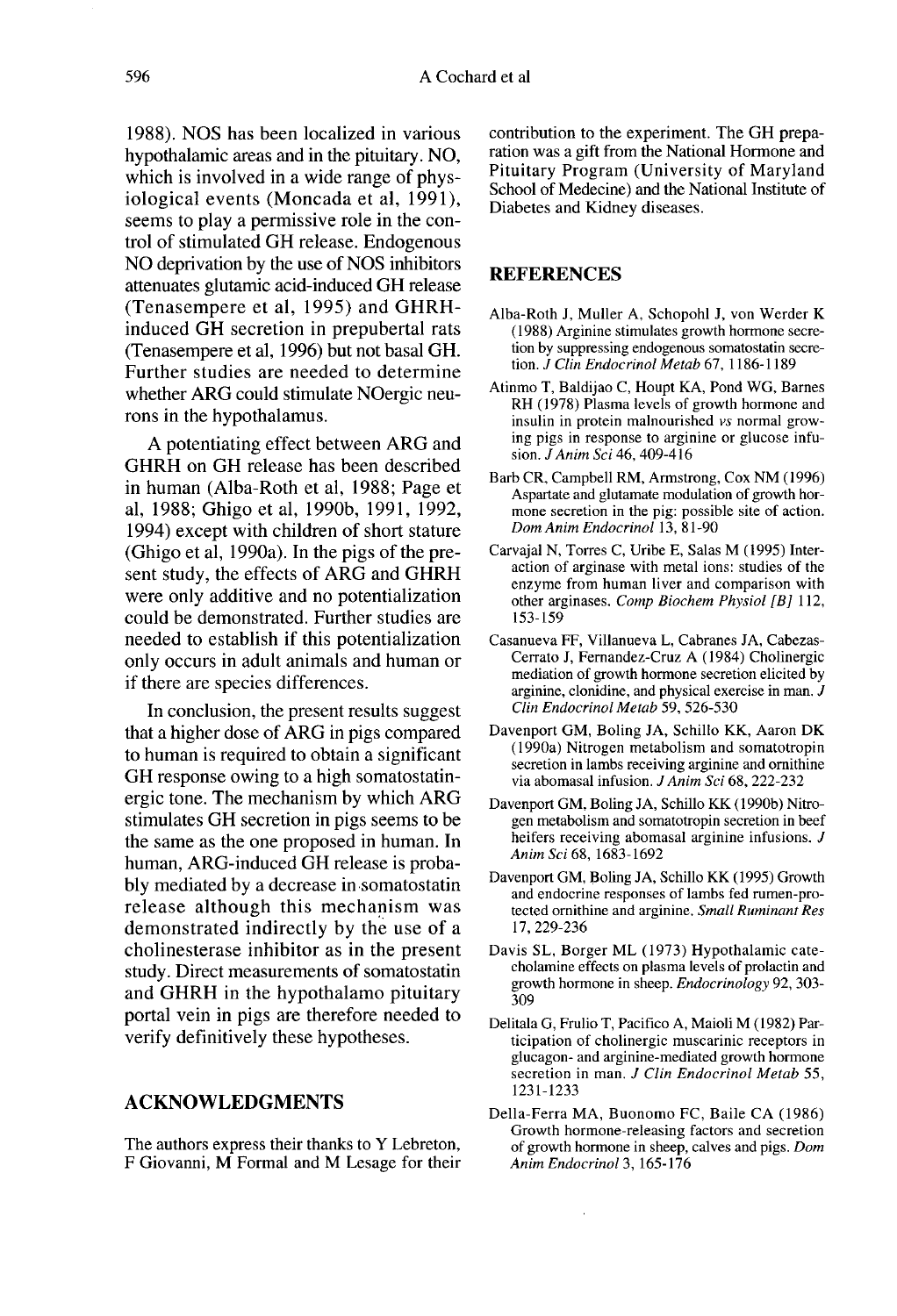- Dubreuil P, Pelletier G, Peticlerc D, Lapierre H, Gaudreau P, Brazeau P (1989) Effects of active immunization against somatostatin on serum growth hormone concentration in growing pigs: influence of fasting and repetitive somatocrinin injections. Endocrinology 125, 1378-1384
- Etherton TD, Wiggins JP, Chung CS, Evock CM, Rebhun JF, Walton PE (1986) Stimulation of pig growth performance by porcine growth hormone and growth hormone releasing factor. JAnim Sci 63, 1389-1399
- Ghigo E, Bellone J, Mazza E, Imperiale E, Procopio M, Valente F, Lala R, de Sanctis C, Camanni F (1990a) Arginine potentiates the GHRH- but not the pyridostigmine-induced GH secretion in normal short children. Further evidence for a somatostatin supressing effect of arginine. Clin Endocrinol 32, 763-767
- Ghigo E, Goffi F, Nicolosi M, Arvat E, Valente F, Mazza E, Ghigo MC, Camanni F (1990b) Growth hormone (GH) responsiveness to combined administration of arginine and GH-releasing hormone does not vary with age in man. J Clin Endocrinol Metab 71, 1481-1485
- Ghigo E, Arvat E, Valente F, Nicolosi M, Boffano GM, Procopio M, Bellone J, Mazza E, Camanni F (1991) Arginine reinstates the somatotrope responsiveness to intermittent growth hormone-releasing hormone administration in normal adults. Neuroendocrinology 54, 291-294
- Ghigo E, Miola C, Aimaretti G, Valente F, Arvat E, Yin-Zhang W, Camanni F (1992) Arginine abolishes the inhibitory effect of glucose on the growth<br>hormone response to growth hormone-releasing hormone in man. Metabolism 41, 1000-1003
- Ghigo E, Arvat E, Gianotti L, Ramunni J, Maccario M, Camanni F (1994) Interaction of salbutamol with pyridostigmine and arginine on both basal and GHRH-stimulated GH secretion in humans. Clin Endocrinol 40, 799-802
- Giustina A, Bossoni S, Bodini C, Girelli A, Balestrieri GP, Pizzocolo G, Wehrenberg WB (1992) Argi nine normalizes the growth hormone response to GHRH in adult patients receiving chronic daily immunosuppressive glucocorticoid therapy. J Clin Endocrinol Metab 74, 1301-1305
- Hertelendy F, Machlin L, Kipnis DM (1969) Further studies on the regulation of insulin and growth hormone secretion in sheep. Endocrinology 84, 192- 199
- Hertelendy F, Takahashi K, Machlin LJ, Kipnis DM (1970) Growth hormone and insulin secretory responses to arginine in the sheep, pig, and cow. Gen Comp Endocrinol 14, 72-77
- Kelijman M, Frohman LA (1991) The role of the cholinergic pathway in growth hormone feedback. J Clin Endocrinol Metab 72, 1081-1087
- Kuhara T, Ikeda S, Ohneda A, Sasaki Y (1991) Effects of intraveinous infusion of 17 amino acids on the

secretion of GH, glucagon, and insulin in the sheep.<br>Am J Physiol 260, E21-E26

- Locatelli V, Torsello A, Redaelli M, Ghigo E, Massara F, Muller EE ( 1986) Cholinergic agonist and antagonist drugs modulate the growth hormone response to growth hormone-releasing hormone in the rat: evidence for mediation by somatostatin. J Endocrinol 111, 271-278
- Louveau I, Bonneau M, Salter DN (1991) Age-related changes in plasma porcine growth hormone (GH) profiles and insulin-like growth factor-I (IGF-1) concentrations in Large-White and Meishan pigs. Reprod Nutr Develop 31, 205-216
- Maccario M, Procopio M, Loche S, Cappa M, Martina V, Camanni F, Ghigo E (1994) Interaction of free fatty acids and arginine on growth hormone secretion in man. Metabolism 43, 223-226
- Maccario M, Procopio M, Grottoli S, Oleandri SE, Razzone P, Camanni F, Ghigo E (1995) In obesity the somatotrope response to either growth hormone-releasing hormone or arginine is inhibited by somatostatin or pirenzepine but not by glucose. J Clin Endocrinol Metab 80, 3774-3778
- Martina V, Bruno G, Tagliabue M, Bertaina S, Maccario M, Grottoli S, Procopio M, Ozzello A, Camanni F (1995) Blunted GH response to growth hormone-releasing hormone (GHRH) alone or combined with arginine in non-insulin-dependent diabetes mellitus. Horm Met Res 27, 26-30
- Massara F, Ghigo E, Molinatti P, Mazza E, Locatelli V, Muller EE, Camanni F (1986) Potentiation of cholinergic tone by pyridostigmine bromide reinstates and potentiates the growth hormone repon siveness to intermittent administration of growth hormone-releasing hormone. Acta Endocrinol 113, 12-16
- Masuda A, Shibasaki T, Hotta M, Yamauchi N, Ling N, Demura H, Shizume K (1990) Insulin-induced hypoglycemia, L-dopa and arginine stimulate GH secretion through different mechanisms in man. Regul Peptides 31, 53-64
- Moncada S, Palmer RMJ, Higgs EA (1991) Nitric oxide: physiology, pathophysiology, and pharmacology. Pharmacol Rev 43, 109-142
- Muller EE (1987) Neural control of growth hormone secretion. Physiol Rev 67, 962-1035
- Page MD, Dieguez C, Valcani R, Edwards C, Hall R, Scanlon MF (1988) Growth hormone (GH) response to arginine and L-dopa alone or after GHRH pretreatment. Clin Endocrinol 28, 551-558
- Palmer RMJ, Rees DD, Ashton DS, Moncada S (1988) L-arginine in the physiological precursor for the dent relaxation. Biochem Biophys Res Commun 153, 1251-1256
- Peticlerc D, Pelletier G, Lapierre H, Gaudreau P, Couture Y, Dubreuil P, Morisset J, Brazeau P (1987) Dose response of two synthetic human growth hor-